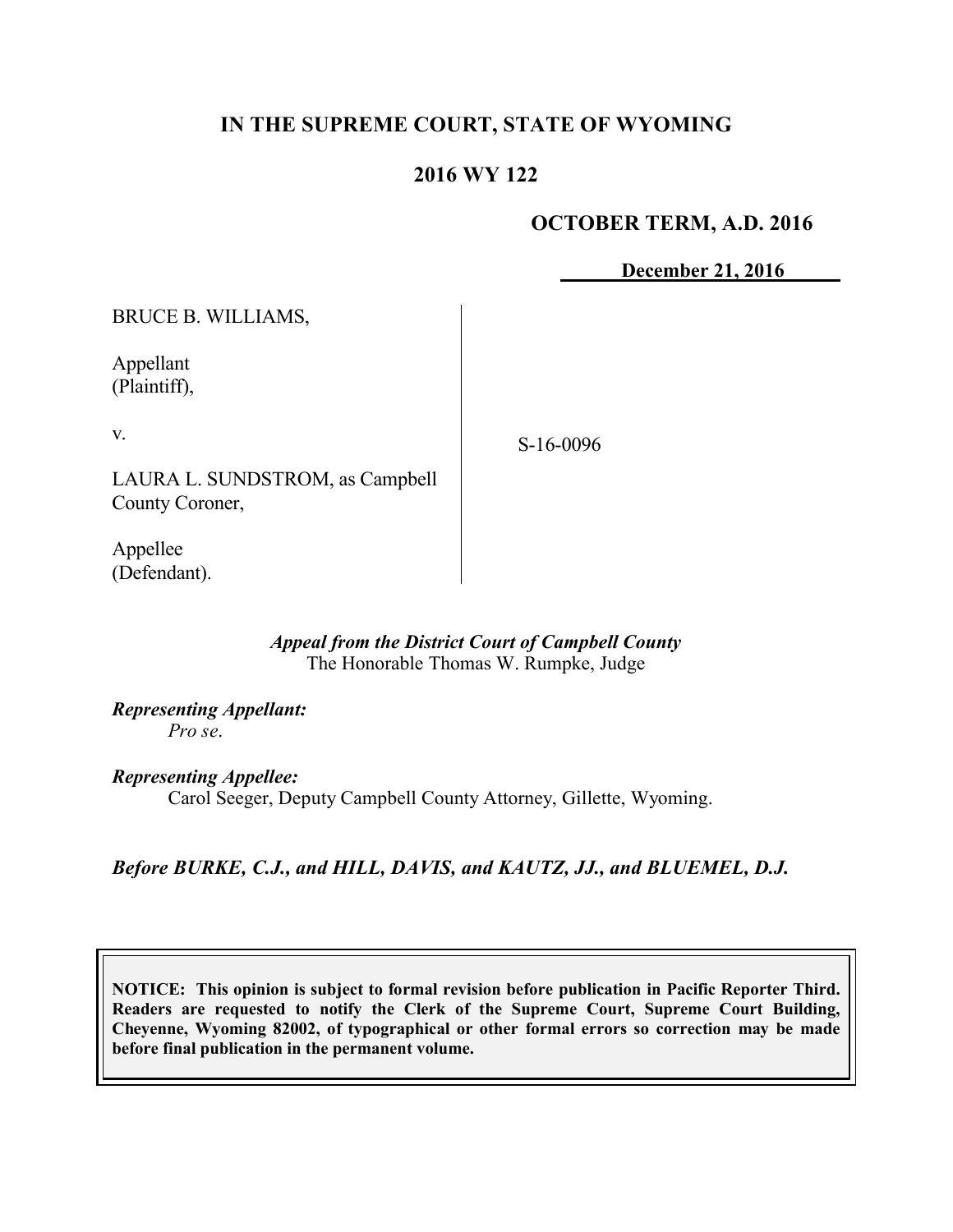**KAUTZ**, Justice.

[¶1] Appellant Bruce B. Williams filed a public records request with Campbell County Coroner Laura L. Sundstrom (hereinafter "the coroner"), seeking disclosure of the verdict and case docket she prepared after examining the body of a woman shot by law enforcement. Mr. Williams was dissatisfied with the document he received in response to his request and filed a "Motion for Reasonable Response" with the district court. He requested that the court order the coroner to produce a case docket "of sufficient detail" so he could "evaluate the performance of the government, including the coroner." The district court dismissed the action pursuant to W.R.C.P. 12(c), and Mr. Williams appealed.

[¶2] This case has a number of procedural anomalies. We have determined that Mr. Williams was actually requesting relief in mandamus, and, even though he failed to follow the pleading requirements, the district court had jurisdiction over the action. On the merits, we conclude that, although the district court incorrectly denominated its decision as a dismissal under Rule 12(c) rather than a summary judgment, its decision was correct because the coroner produced all of the information required by statute.

[¶3] We affirm.

### **ISSUES**

[¶4] The issues in this case are:

1. Did Mr. Williams invoke the jurisdiction of the district court by filing his "Motion for Reasonable Response"?

2. Did the coroner have a clear duty to provide the level of detail in the verdict and case docket requested by Mr. Williams?

# **FACTS**

[¶5] Nikki Jo Burtsfield died in a law enforcement shooting on May 20, 2015. The coroner examined the body the next day and prepared the verdict and case docket on July 11, 2015. She listed the manner of death as homicide and the cause of death as:

> Exsanguination due to multiple gunshot wounds to the torso. A gunshot wound to the anterior abdomen. Perforations of the small intestinal loops and mesenteries. Perforation of the right internal iliac artery and vein. Massive intrabdominal hemorrhage. A gunshot wound to the anterior right lower chest. Perforations of the right hemidiaphragm, right lobe of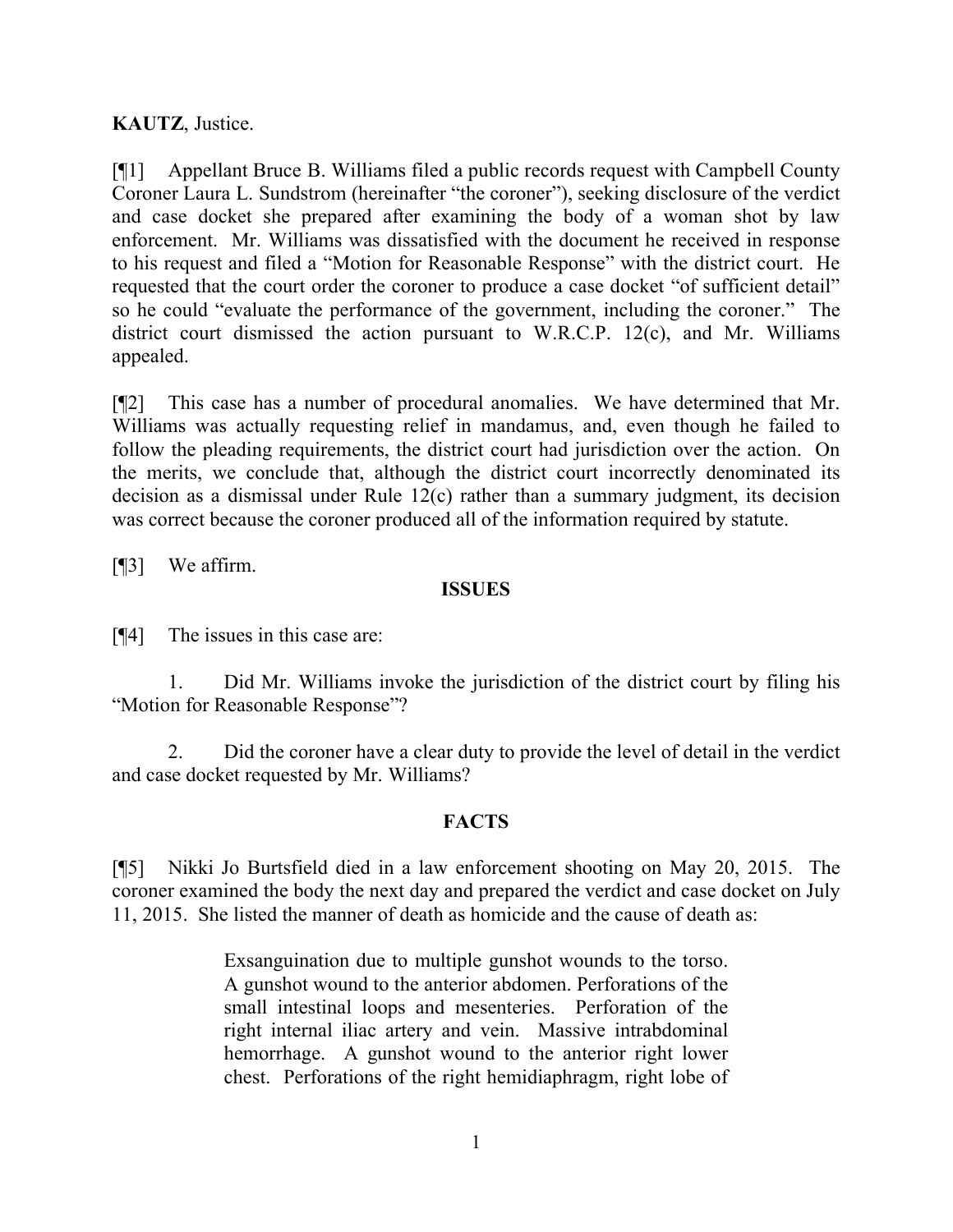liver, transverse colon, duodenum and upper posterior right musculocutaneous tissues.

[¶6] On August 14, 2015, Mr. Williams filed a public records request with the coroner, seeking the verdict and case docket. The coroner was out of town, and the official verdict and case docket was locked in her file cabinet. Two deputy coroners created a new verdict and case docket with "the information for Mr. Williams [they] believed could be released on a verdict and docket form pursuant to Wyoming state statute." The deputies' verdict and case docket listed the manner of death as homicide and the cause of death as "2 gunshot wounds to torso."

[¶7] Mr. Williams did not believe the deputies' report complied with the law and filed a *pro se* document entitled "Motion for Reasonable Response" in the district court. The clerk of court labeled the action as "Simple Civil – Writ of Mandamus" apparently because Mr. Williams identified the action as such in the civil cover sheet filed with the district court. Mr. Williams stated that he represented an online periodical and the verdict and case docket, which simply listed the cause of death as two gunshot wounds to the torso, was insufficient to allow him to "evaluate the performance of the government, including the coroner." He attached several verdicts and case dockets he had received from the Natrona County Coroner, which he indicated were examples of proper verdicts and case dockets. Mr. Williams requested "that the court order that the county coroner produce a docket of sufficient detail [so] that I can evaluate the performance of the government, including the coroner."

[¶8] The Campbell County Attorney's office appeared on behalf of the coroner and filed a "Motion to Dismiss and In the Alternative Motion for Summary Judgment." The county attorney asserted the action should be dismissed because the coroner's verdict and case docket complied with the statutory requirements by identifying the cause and manner of death and no further detail was required. In the alternative, the county attorney requested that summary judgment be granted in the coroner's favor based upon the affidavits of the coroner and deputy coroner and the corresponding documents attached to the motion. One of those documents was the coroner's actual verdict and case docket which, as noted above, provided more detail on the cause of death than the deputies' response had. Mr. Williams replied that the coroner's true verdict and case docket still was not sufficient.

[¶9] The district court held a hearing and dismissed Mr. Williams' action pursuant to Rule 12(c), concluding that the county coroner's actual verdict and case docket provided in response to Mr. Williams' pleading met the statutory requirements. Mr. Williams filed a timely notice of appeal and appears before us *pro se*.

# **DISCUSSION**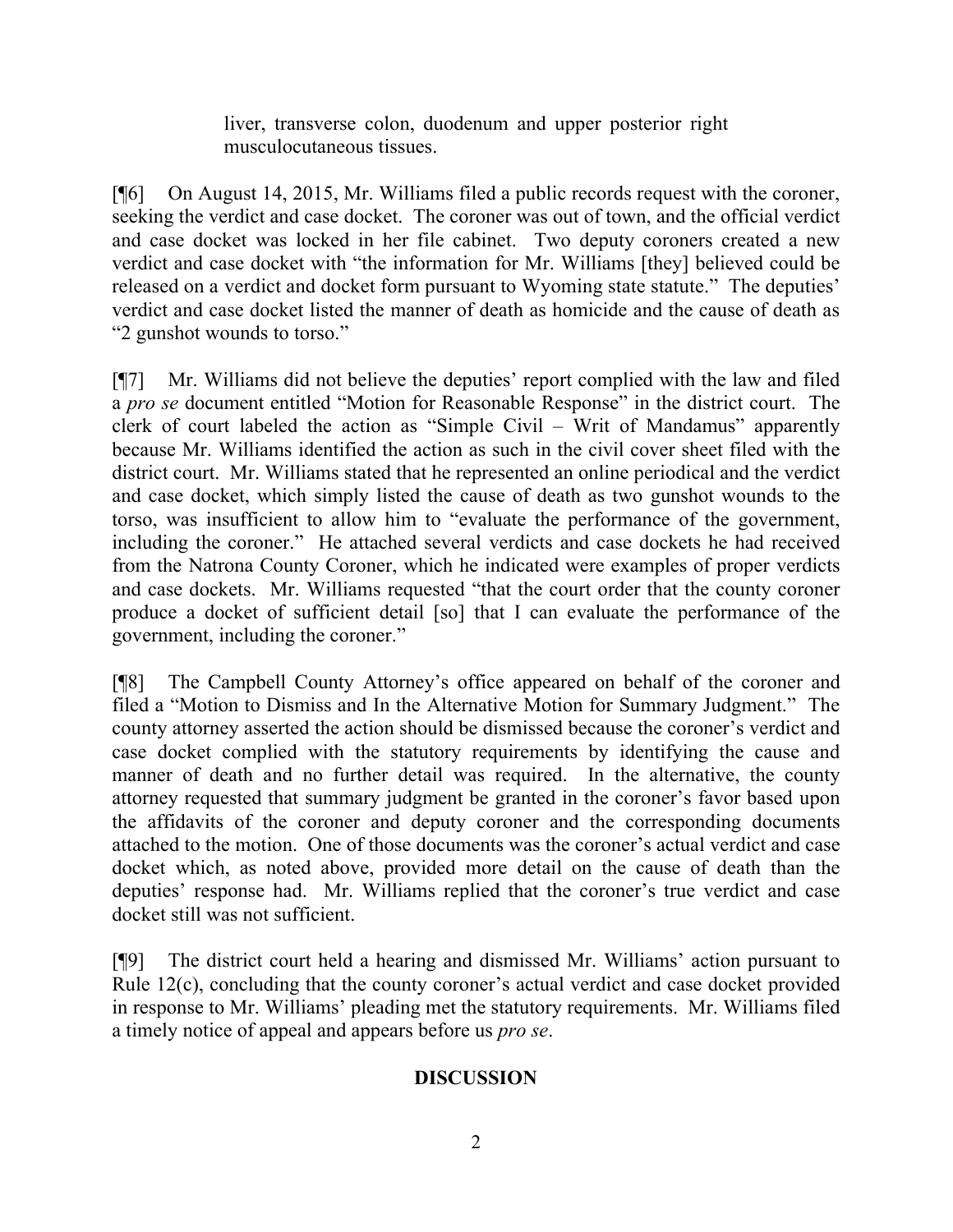# *1. Did the district court have jurisdiction over Mr. Williams' "Motion for Reasonable Response"?*

[¶10] We must first determine whether Mr. Williams properly invoked the jurisdiction of the district court with his "Motion for Reasonable Response." The issue of whether jurisdiction exists "'may be asserted at any time by any interested party or *sua sponte* by the court at the trial or appellate level.'" *City of Casper v. Holloway*, 2015 WY 93, ¶ 16, 354 P.3d 65, 70 (Wyo. 2015), quoting *In re AGS*, 2014 WY 143, ¶ 15, 337 P.3d 470, 476 (Wyo. 2014). Jurisdiction is a question of law reviewed *de novo*. *Golden v. Guion,* 2016 WY 54, ¶ 11, 375 P.3d 719, 722 (Wyo. 2016).

[¶11] Mr. Williams requested the district court order the coroner to provide a more detailed verdict and case docket. He did not provide any statutory authority for his action; however, Mr. Williams' request that the court order a county official to perform a certain task falls under the definition of mandamus in Wyo. Stat. Ann. § 1-30-101 (LexisNexis 2015): "Mandamus is a writ issued in the name of the state to an inferior tribunal, a corporation, board or person commanding the performance of an act which the law specially enjoins as a duty resulting from an office, trust or station."

[¶12] The fact that Mr. Williams did not caption his action as a mandamus is not fatal to his claim. "In determining whether a writ of mandamus should issue, courts generally are not limited by the denomination of the relator's pleadings. If a pleading, by its allegations and the relief requested, discloses an action in mandamus, it will be so treated." 52 Am. Jur. 2d *Mandamus* § 408 (2016) (footnotes omitted).

[¶13] We consider, then, whether Mr. Williams' pleading followed the requirements for an action in mandamus. Wyo. Stat. Ann. § 1-30-103 (LexisNexis 2015) provides that "[t]he application for a writ [of mandamus] must be by petition, in the name of the state, on the relation of the party applying and verified by affidavit." Mr. Williams did not file a petition for writ of mandamus in the name of the state, on relation of the party applying, or verify it by affidavit.<sup>1</sup>

[¶14] We have not located a Wyoming case addressing whether errors in pleading a mandamus action deprive the court of jurisdiction. However, Ohio has exactly the same pleading requirements and its supreme court recently addressed the consequences of not following them in *Salemi v. Cleveland Metroparks,* 49 N.E.3d 1296, 1300 (Ohio 2016). The court held that the statutory requirements are not jurisdictional, and a petitioner may be allowed to amend his claim to comply with the pleading requirements. *Id.* at 1300-01;

l

 $1$ . The statutes also set forth initial procedures specific to mandamus which were not followed in this case, including consideration and possible granting of a preemptory writ or issuance of an alternative writ, ordering the defendant to "do the act or show cause . . . why he does not do the act[.]" Wyo. Stat. Ann. §§ 1-30-105 through 106 (LexisNexis 2015).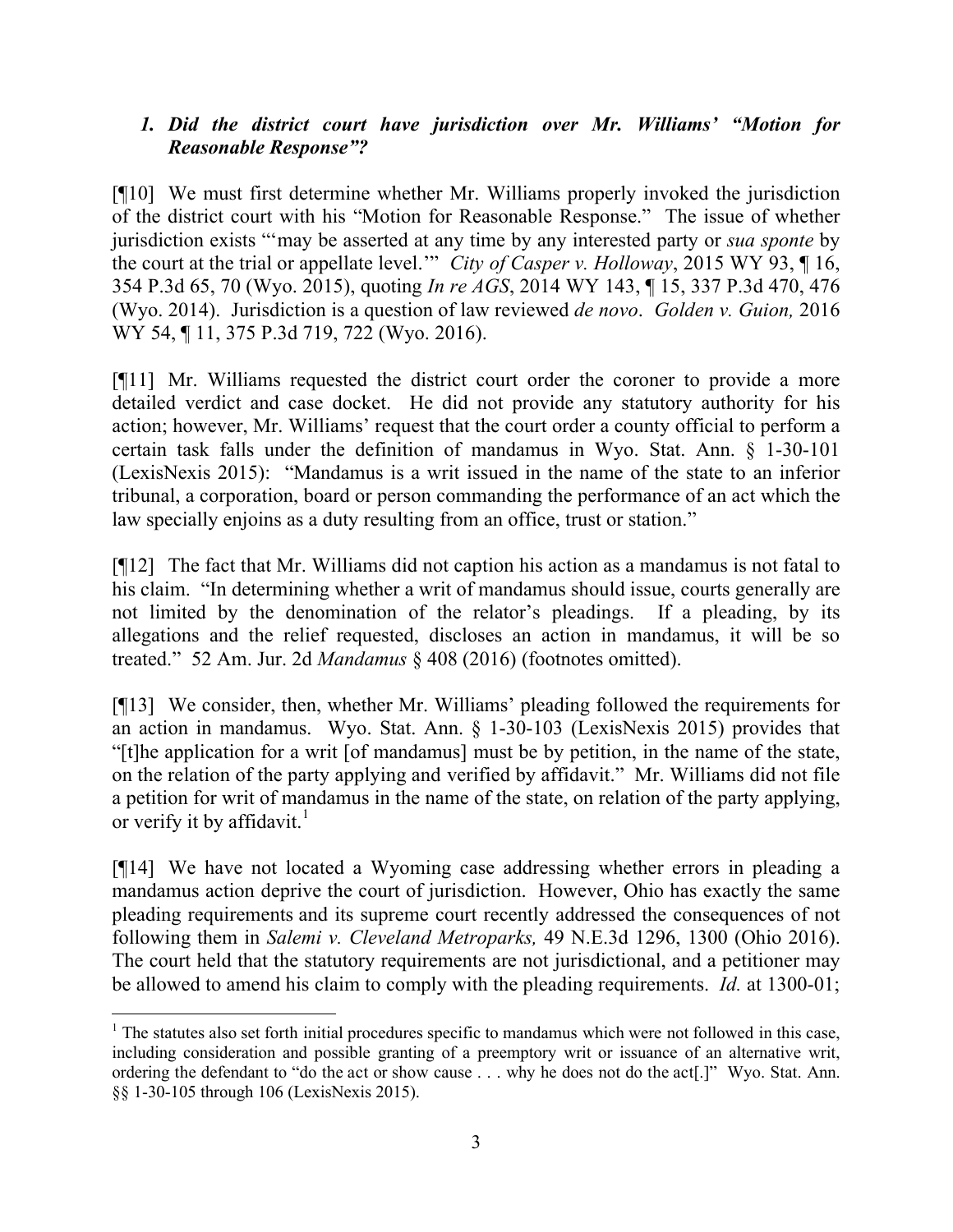*see generally*, *Williams v. Stafford,* 589 P.2d 322 (Wyo. 1979) (abrogated on other grounds by *Vaughn v. State,* 962 P.2d 149 (Wyo. 1998) (converting a petition for writ of prohibition to a writ of mandamus without indicating that the requirements for pleading mandamus were satisfied). Under this rationale, the district court potentially could have dismissed Mr. Williams' action because he failed to follow the formal pleading requirements. However, since Mr. Williams may have been allowed to amend his claim to meet the requirements and the district court resolved this action on the merits, we will, in the interests of finality and judicial economy, address whether Mr. Williams was entitled to the relief he requested.

# *2. Did the coroner have a clear duty to provide the level of detail in the verdict and case docket requested by Mr. Williams?*

[¶15] The district court ruled that the relevant statutes did not require the coroner to provide the information requested by Mr. Williams and dismissed his claim. Our standard of review depends upon the type of order issued by the district court. Although typically it is not difficult to determine the type of order appealed, in this case it is not so clear. The coroner filed a motion to dismiss under W.R.C.P. 12(b)(6), or, in the alternative, a motion for summary judgment under W.R.C.P. 56. The district court granted a judgment on the pleadings under W.R.C.P.  $12(c)^2$ .

[¶16] Motions for dismissal for failure to state a claim under Rule 12(b)(6) or motions for judgment on the pleadings under Rule 12(c) are based only upon the pleadings. However, when the district court considers affidavits, a motion to dismiss or a motion for judgment on the pleadings automatically converts to a motion for summary judgment under Rule 56. Rule 12(b) and (c); *Ridgerunner, LLC v. Meisinger,* 2013 WY 31, ¶ 7, 297 P.3d 110, 113 (Wyo. 2013); *Inman v. Boykin,* 2014 WY 94, ¶¶ 14-15, 330 P.3d 275, 280 (Wyo. 2014). Although the district court did not properly recognize that it was acting under Rule 56, it clearly considered the coroners' affidavits and the documents attached to them. Mr. Williams did not challenge the district court's consideration of the materials outside the pleadings and, in fact, attached additional documents to his response to the coroner's motion. Consequently, the district court's ruling was actually a summary judgment.

[¶17] Summary judgment is available in a mandamus action. *See generally Allendale Water & Sewer Dist. v. State ex rel. Hansuld,* 919 P.2d 146 (Wyo. 1996). *See also*

l

 $2$  The reference to Rule 12(c) in the district court's order was apparently in response to Mr. Williams' objection to the county attorney's proposed order. He requested that the proposed order be changed by removing "[b]ased upon Wyoming [l]aw" and replacing it with "[b]ased upon W.R.C.P. 12(c), or equivalent to indicate the change from the originally requested 12(b)." [38]. Although the record on appeal does not contain a transcript of the hearing before the district court or otherwise demonstrate that the State changed the basis for its motion to dismiss from Rule 12(b)(6) to Rule 12(c), Mr. Williams' suggestion was incorporated into the district court's order.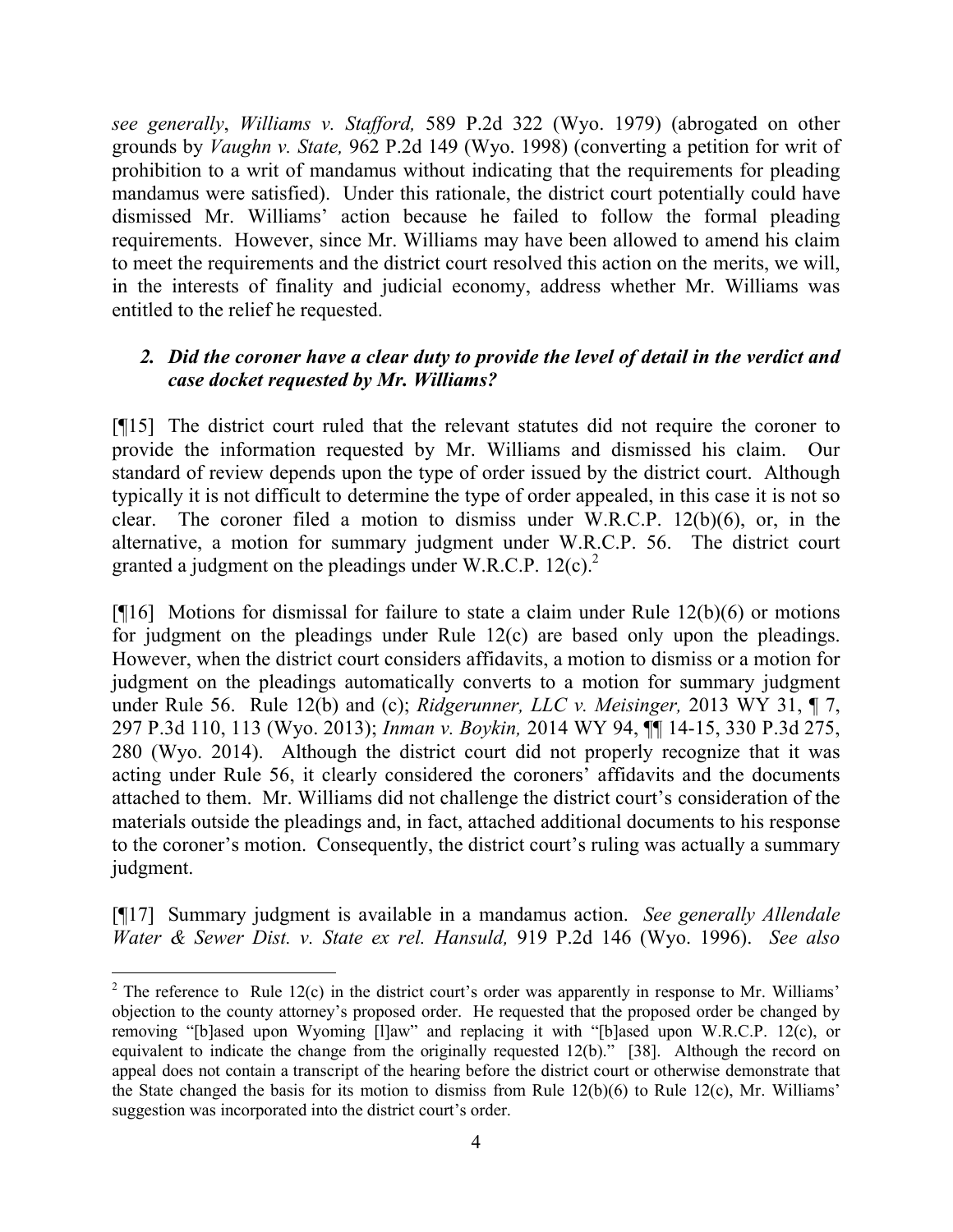*Summary Judgment in Mandamus or Prohibition Cases,* 3 A.L.R.3d 675 (1965, 2016) (stating "in all the cases in which the issue has been presented[,] the courts have uniformly held, either specifically or by implication, that summary judgment may be entered in actions of mandamus if the facts warrant it"). This Court reviews summary judgment orders *de novo. Snell v. Snell,* 2016 WY 49, ¶ 18, 374 P.3d 1236, 1240 (Wyo. 2016).

> "We review a summary judgment in the same light as the district court, using the same materials and following the same standards. We examine the record from the vantage point most favorable to the party opposing the motion, and we give that party the benefit of all favorable inferences that may fairly be drawn from the record. A material fact is one which, if proved, would have the effect of establishing or refuting an essential element of the cause of action or defense asserted by the parties. If the moving party presents supporting summary judgment materials demonstrating no genuine issue of material fact exists, the burden is shifted to the non-moving party to present appropriate supporting materials posing a genuine issue of a material fact for trial."

*Rogers v. Wright,* 2016 WY 10, ¶ 7, 366 P.3d 1264, 1269 (Wyo. 2016), quoting *Inman,* ¶ 20, 330 P.3d at 281 (internal citations omitted). Consistent with the summary judgment standard of review, "[i]nterpretation of a statutory duty in the context of mandamus is a question of law, reviewed *de novo,* following the general rules of statutory construction." *State ex rel. Arnold v. Ommen,* 2009 WY 24, ¶ 14, 201 P.3d 1127, 1132 (Wyo. 2009), citing *State ex rel. Sublette County Bd. of County Comm'rs v. State (In re: Bd. of County Comm'rs* ), 2001 WY 91, 11, 33 P.3d 107, 111 (Wyo. 2001). Our precedent states that typically the district court's ultimate decision on whether to grant a writ of mandamus is reviewed for abuse of discretion. *Id.* However, the abuse of discretion standard of review is not applicable in this case because the only question is the statutory duty of the coroner in listing the cause of death and that is a legal issue subject to *de novo* review.

[¶18] "'Mandamus will only issue if the respondent, at the time of the application for mandamus, owes a clear duty to perform to the plaintiff.' 52 Am .Jur. 2d *Mandamus* § 45 (2011)." *State ex rel. West Park Hosp. Dist. v. Skoric,* 2014 WY 41, ¶ 22, 321 P.3d 334, 342 (Wyo. 2014). We explained in *Ommen,* ¶ 16, 201 P.3d at 1133:

> The function of mandamus is to command performance of a ministerial duty which is plainly defined and required by law. Mandamus will not lie unless the duty is absolute, clear, and indisputable. The law must not only authorize the demanded action but require it. If the lower tribunal has the right to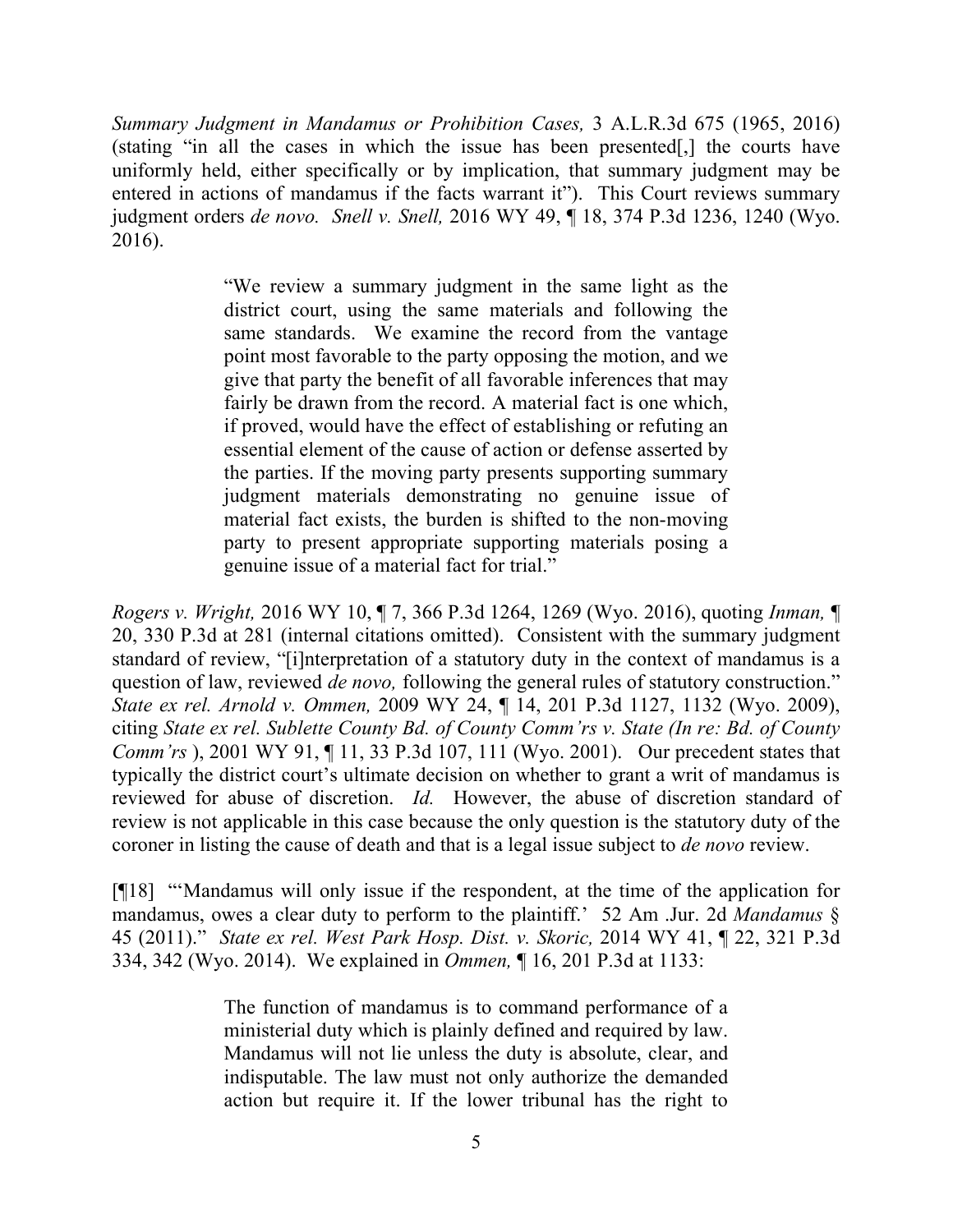exercise discretion regarding an issue, mandamus is not an appropriate remedy.

(citations omitted).

[¶19] In determining whether mandamus is appropriate, we consider the statutory duties of the governmental entity. This Court interprets statutes as a matter of law, applying the *de novo* standard of review. *Clark v. State ex rel. Dep't of Workforce Servs.,* 2016 WY 89, ¶ 10, 378 P.3d 310, 313 (Wyo. 2016); *DB v. State (In re CRA),* 2016 WY 24, ¶ 15, 368 P.3d 294, 297 (Wyo. 2016). When the statutory language is "sufficiently clear and unambiguous," we apply "the words according to their ordinary and obvious meaning." *In re CRA,* ¶ 16, 368 P.3d at 298.

[¶20] The coroner's reporting responsibilities are set out in Wyo. Stat. Ann. § 7-4-105 (LexisNexis 2015):

> (a) After viewing the body and completing his investigation, the coroner shall draw up and sign his verdict on the death under consideration. The coroner shall also make a written docket giving an accurate description of the deceased person, his name if it can be determined, cause and manner of death, including relevant toxicological factors, age of decedent, date and time of death and the description of money and other property found with the body. The verdict and written docket are public records and may be viewed or obtained by request to the coroner, pursuant to W.S. 16-4-202.

[¶21] Section 7-4-105(a) designates the coroner's verdict and written docket as public records subject to disclosure under Wyo. Stat. Ann. § 16-4-202 (LexisNexis 2015). That statute states in relevant part:

> (a) All public records shall be open for inspection by any person at reasonable times, during business hours of the state entity or political subdivision, except as provided in this act or as otherwise provided by law, but the official custodian of any public records may make rules and regulations with reference to the inspection of the records as is reasonably necessary for the protection of the records and the prevention of unnecessary interference with the regular discharge of the duties of the custodian or his office.

(c) If the public records requested are in the custody and control of the person to whom application is made but are in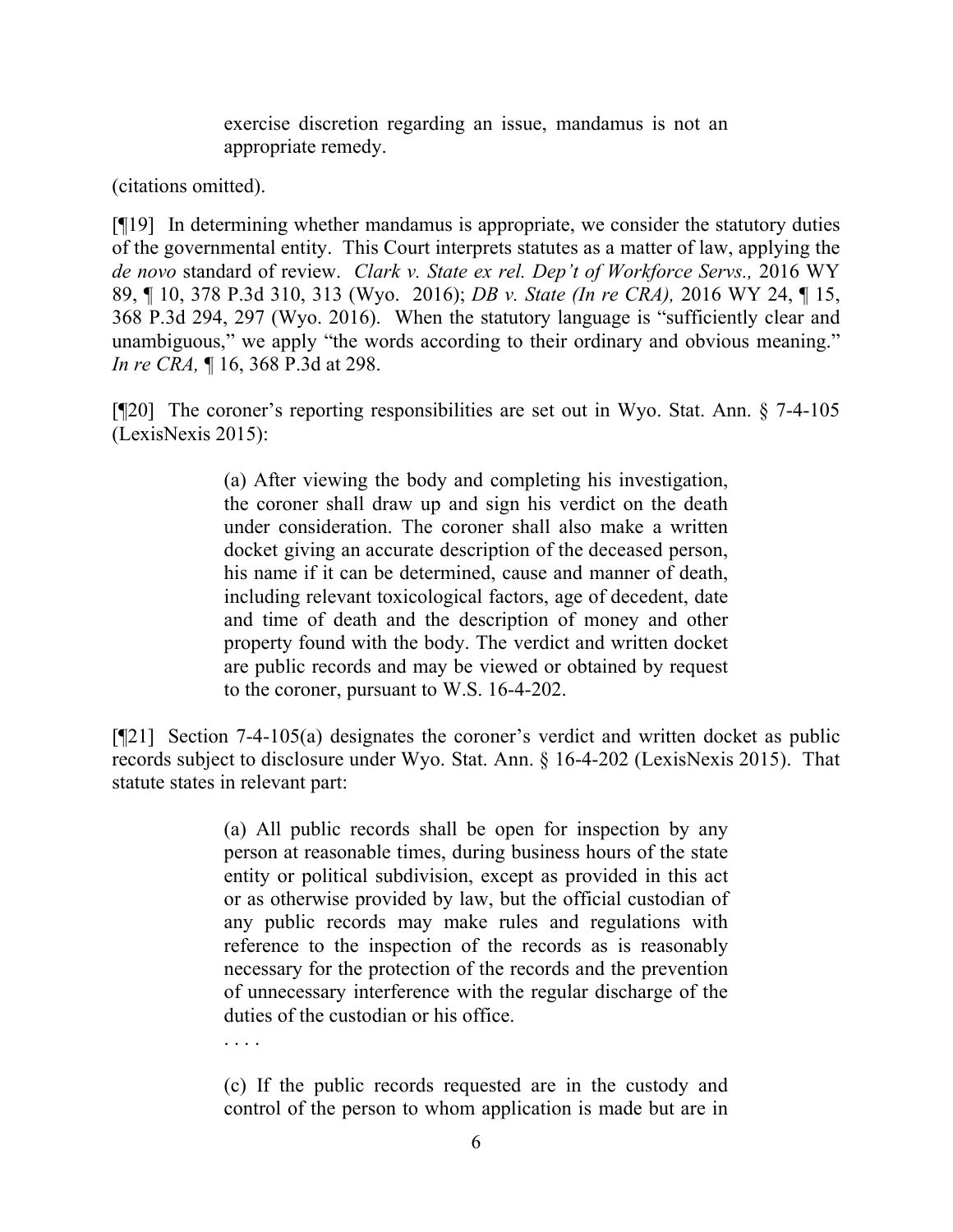active use or in storage, and therefore not available at the time an applicant asks to examine them, the custodian or authorized person having personal custody and control of the public records shall notify the applicant of this situation within seven (7) business days from the date of acknowledged receipt of the request, unless good cause exists preventing a response within such time period. In the event the applicant is not satisfied that good cause exists, the applicant may petition the district court for a determination as to whether the custodian has demonstrated good cause existed. If a public record is readily available, it shall be released immediately to the applicant so long as the release does not impair or impede the agency's ability to discharge its other duties.

Section 16-4-202 (a) and (c).

[¶22] Initially, the deputy coroners provided Mr. Williams with a verdict and case docket that they prepared because they could not access the verdict and case docket prepared by the county coroner. The coroner's actual verdict and case docket was a public record subject to disclosure under the clear language of §§ 7-4-105(a) and 16-4- 202(a). The deputies' creation of a replacement document did not satisfy the disclosure requirement. When they did not have immediate access to the actual verdict and case docket, they should have followed the procedure set forth in  $\S$  16-4-202(c). The deputies' action is not, however, the crux of Mr. Williams' complaint.<sup>3</sup> He asserts that neither of the verdict and case dockets contained a proper cause of death under § 7-4- 105(a) and the court should force the coroner to provide an appropriate report.

[¶23] The coroner listed the cause of death as:

Exsanguination [blood loss] due to multiple gunshot wounds to the torso. A gunshot wound to the anterior abdomen. Perforations of small intestinal loops and mesenteries. Perforation of the right interior iliac artery and vein. Massive intrabdominal hemorrhage. A gunshot wound to the anterior right lower chest. Perforations of the right hemidiaphragm, right lobe of liver, transverse colon, duodenum and upper posterior right musculocutaneous tissues.

<sup>&</sup>lt;sup>3</sup> The issue of a public official creating a false document and representing that it is the true official public record is not presented in this appeal.